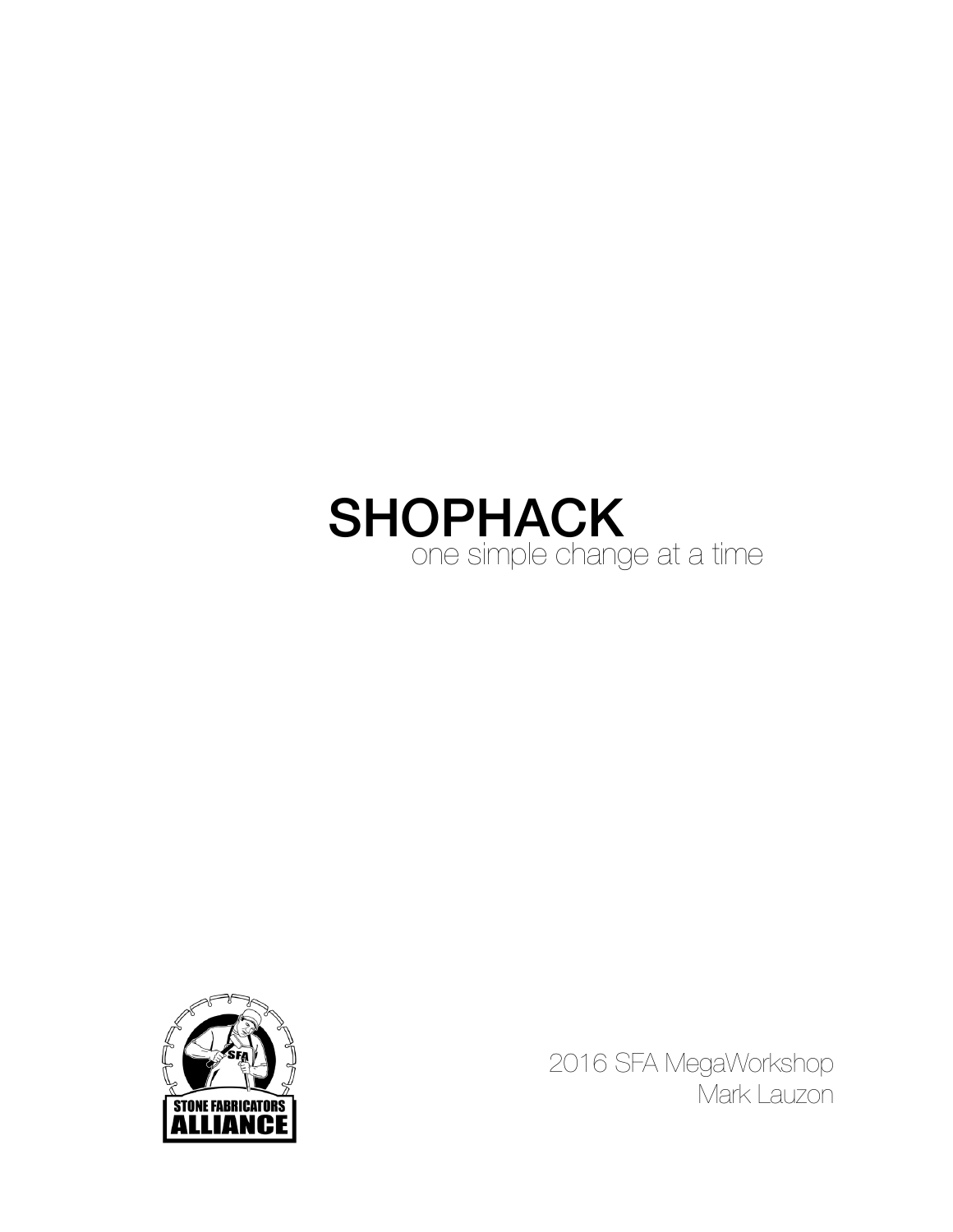#### FORWARD

Please do not consider this list of assessment topics as being all-inclusive. It is simply a short list to help you think about your business and create a culture of change and improvement. If you would like to download a copy of this document simply go to [marklauzon.com](http://marklauzon.com) The link is at the bottom of my website. If you'd like to contact me by phone, simply call 503-333-2485 or you can email me at: stoneworks@mac.com

> "Thanks for supporting the SFA" Mark Lauzon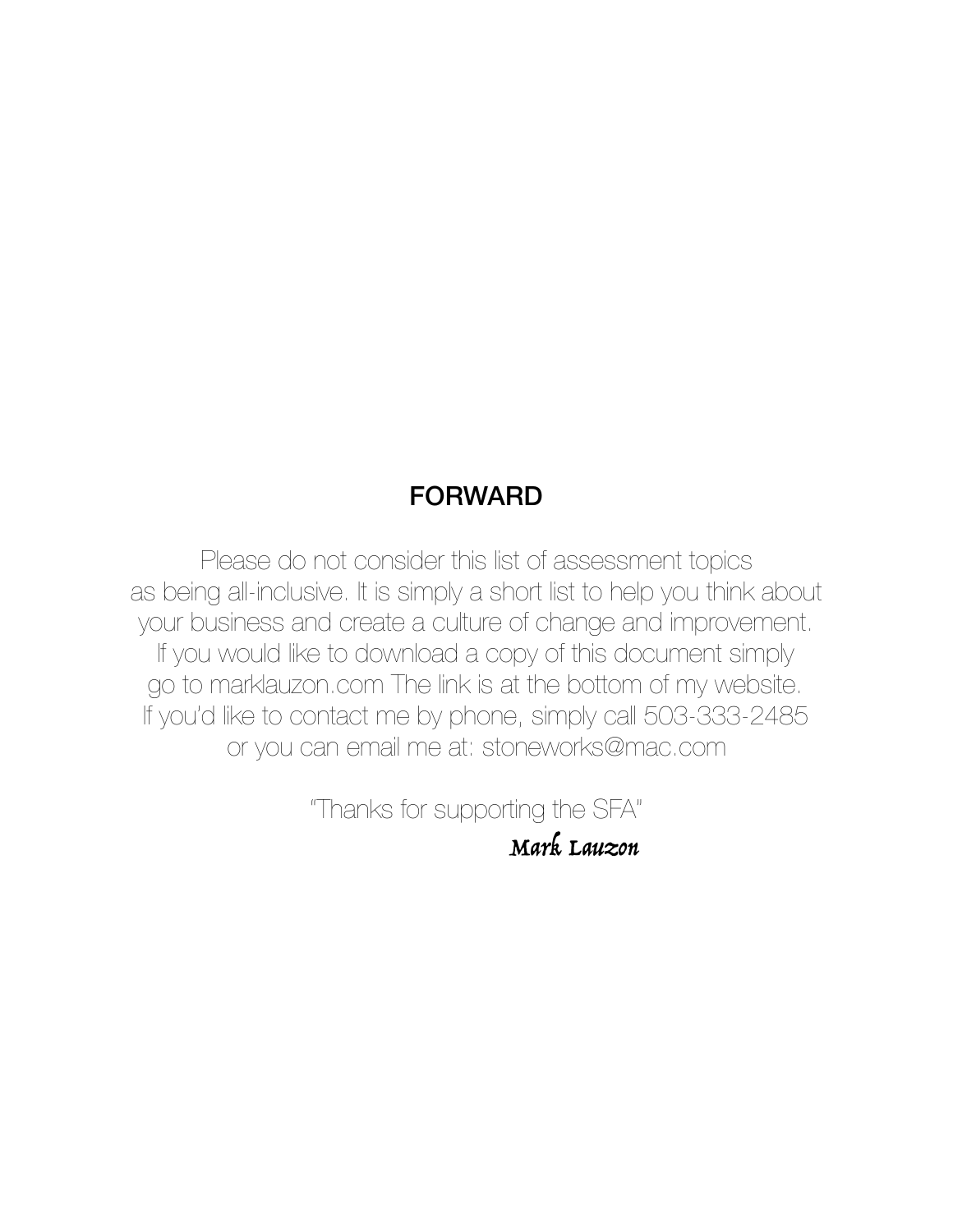# **STRATEGIC ITEMS**

# **BUSINESS PLANNING**

Do you have a business plan? If so, is it an accurate and a living document. YES MEH NO

One Improvement: \_\_\_\_\_\_\_\_\_\_\_\_\_\_\_\_\_\_\_\_\_\_\_\_\_\_\_\_\_\_\_\_\_\_\_\_\_\_

#### **MARKETING PLANNING** (email blasts, pay per click, etc)

Do you have a 12 month marketing plan? YES MEH NO

One Improvement: \_\_\_\_\_\_\_\_\_\_\_\_\_\_\_\_\_\_\_\_\_\_\_\_\_\_\_\_\_\_\_\_\_\_\_\_\_\_

#### **SAFTEY PROGRAM**

Do you have an OSHA compliant safety program? YES MEH NO

One Improvement: \_\_\_\_\_\_\_\_\_\_\_\_\_\_\_\_\_\_\_\_\_\_\_\_\_\_\_\_\_\_\_\_\_\_\_\_\_\_

#### **EXIT STRATEGY**

Will I ever be able to retire or sell my shop? Do you have an exit strategy? YES MEH NO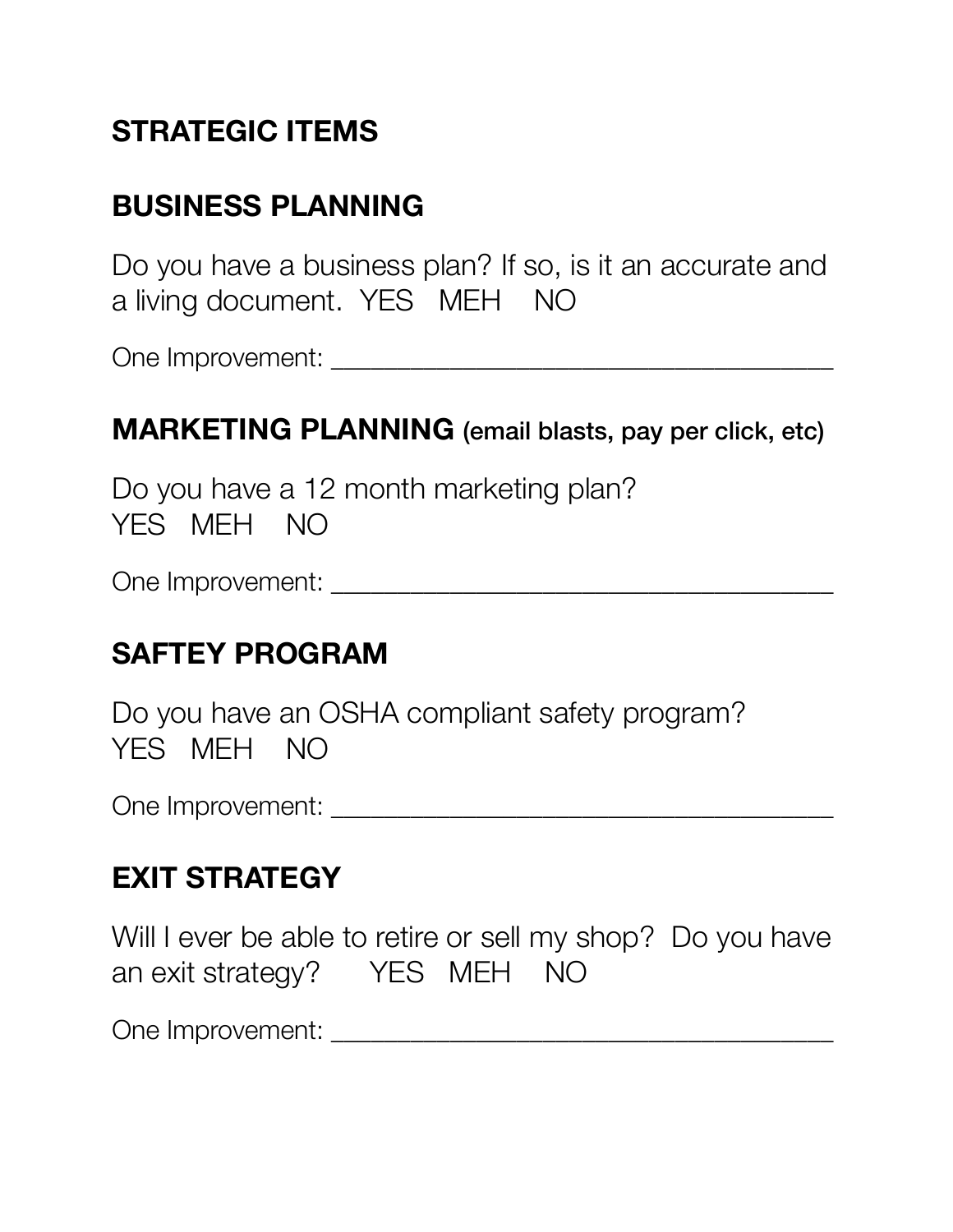# **TACTICAL ITEMS**

#### **VISIBILITY** *(GRANITE COUNTERTOPS YOUR CITY)*

Am I happy with where my website shows up in google search? (browse incognito) YES MEH NO

One Improvement: \_\_\_\_\_\_\_\_\_\_\_\_\_\_\_\_\_\_\_\_\_\_\_\_\_\_\_\_\_\_\_\_\_\_\_\_\_\_

#### **GOOGLE REVIEWS** *(GOT STARS?)*

Do I have the reviews that accurately reflect our business? YES MEH NO

One Improvement: \_\_\_\_\_\_\_\_\_\_\_\_\_\_\_\_\_\_\_\_\_\_\_\_\_\_\_\_\_\_\_\_\_\_\_\_\_\_

#### **WEBSITE QUALITY**

When a customer finds our site does it create an awesome first impression? YES MEH NO

One Improvement: \_\_\_\_\_\_\_\_\_\_\_\_\_\_\_\_\_\_\_\_\_\_\_\_\_\_\_\_\_\_\_\_\_\_\_\_\_\_

#### **BRANDING**

Is our brand distinct and clear? Does it reflect what we do and project the image we want? YES MEH NO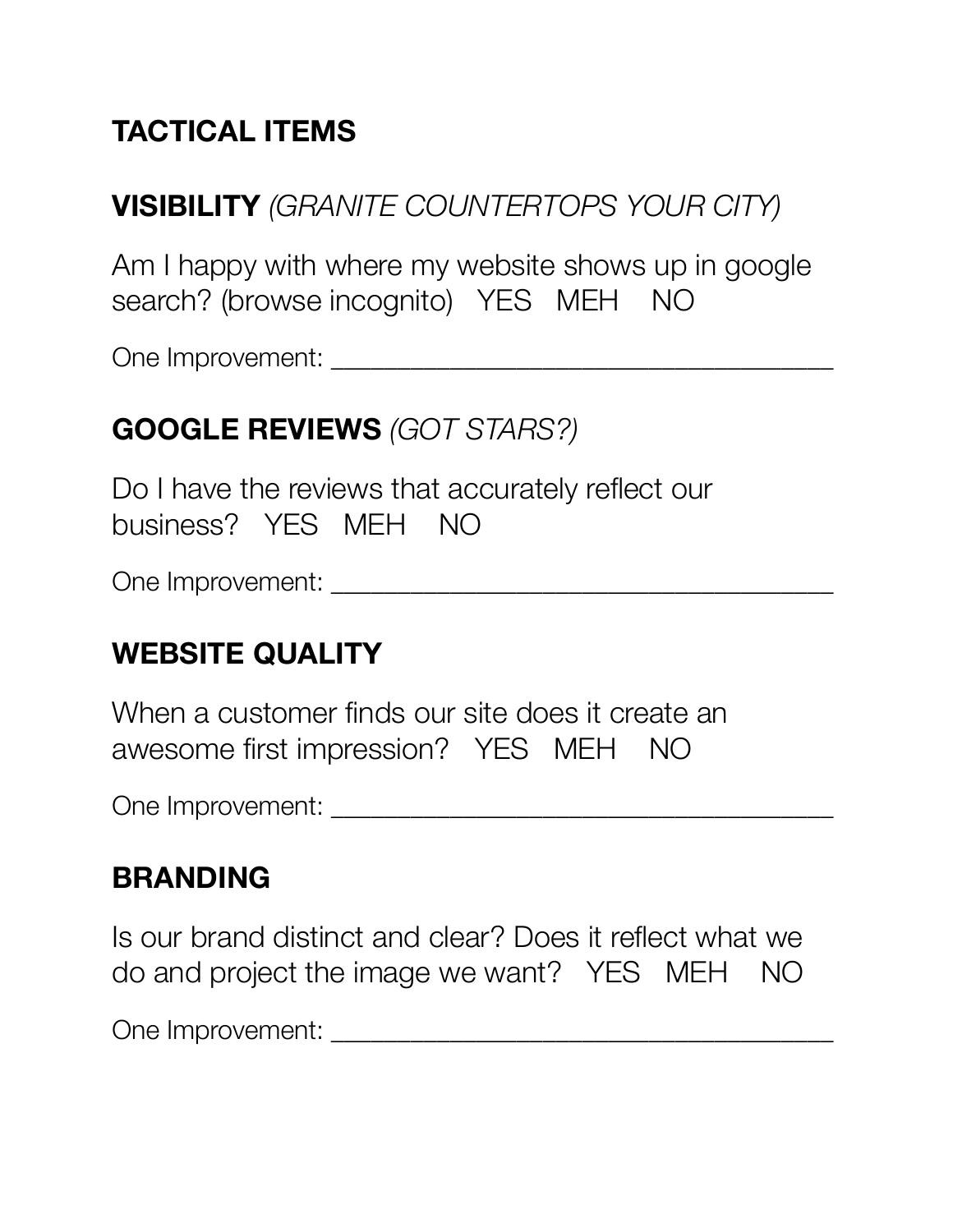# **GOOGLE PLUS PAGE** *(FORMALLY PLACES)*

Have I claimed my page and does it reflect my brand and message? YES MEH NO

One Improvement: \_\_\_\_\_\_\_\_\_\_\_\_\_\_\_\_\_\_\_\_\_\_\_\_\_\_\_\_\_\_\_\_\_\_\_\_\_\_

# **GOOGLE MAPS**

Is my location information accurate? YES MEH NO

One Improvement: \_\_\_\_\_\_\_\_\_\_\_\_\_\_\_\_\_\_\_\_\_\_\_\_\_\_\_\_\_\_\_\_\_\_\_\_\_\_

#### **OTHER REVIEWS**

Have I checked to make sure I don't have negative reviews on yelp and other sites? YES MEH NO

One Improvement: \_\_\_\_\_\_\_\_\_\_\_\_\_\_\_\_\_\_\_\_\_\_\_\_\_\_\_\_\_\_\_\_\_\_\_\_\_\_

### **SOCIAL MEDIA**

Do we post on Facebook and provide images and content for customers to post? YES MEH NO

One Improvement: \_\_\_\_\_\_\_\_\_\_\_\_\_\_\_\_\_\_\_\_\_\_\_\_\_\_\_\_\_\_\_\_\_\_\_\_\_\_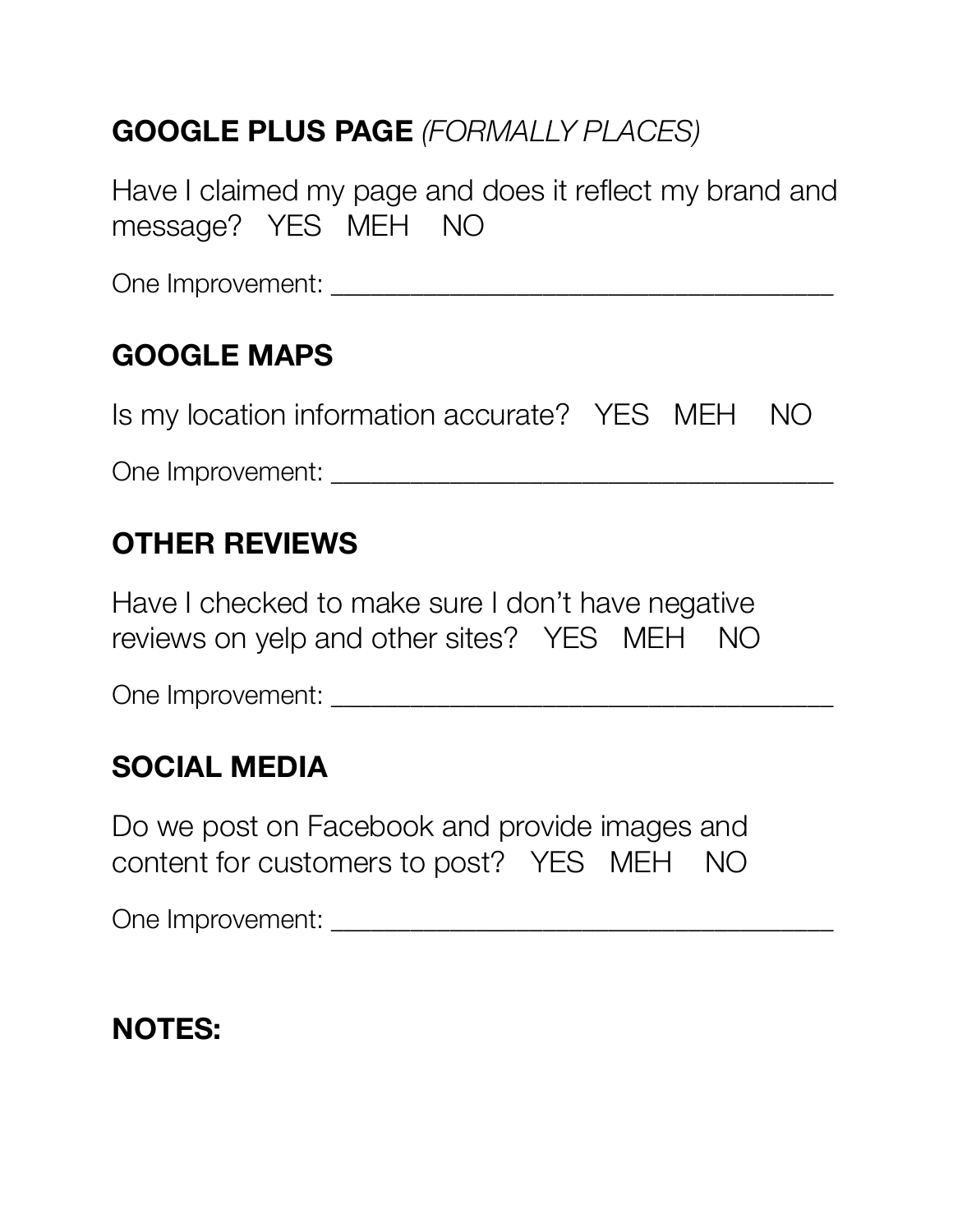# **PARKING LOT**

Is there space for customers to park? Is it clean? Is there enough space? YES MEH NO

One Improvement:  $\Box$ 

#### **BUILDING SIGNAGE**

Is the signage at your business professional and visible from the access point? YES MEH NO

One Improvement: \_\_\_\_\_\_\_\_\_\_\_\_\_\_\_\_\_\_\_\_\_\_\_\_\_\_\_\_\_\_\_\_\_\_\_\_\_\_

#### **FRONT DOOR**

Does the front door of your facility look as good as it can? Do you have hours and a phone number on it? YES MEH NO

One Improvement: \_\_\_\_\_\_\_\_\_\_\_\_\_\_\_\_\_\_\_\_\_\_\_\_\_\_\_\_\_\_\_\_\_\_\_\_\_\_

#### **SHOWROOM - FIRST GLANCE**

When you open the door to your show room, does it create the best impression? YES MEH NO

One Improvement: \_\_\_\_\_\_\_\_\_\_\_\_\_\_\_\_\_\_\_\_\_\_\_\_\_\_\_\_\_\_\_\_\_\_\_\_\_\_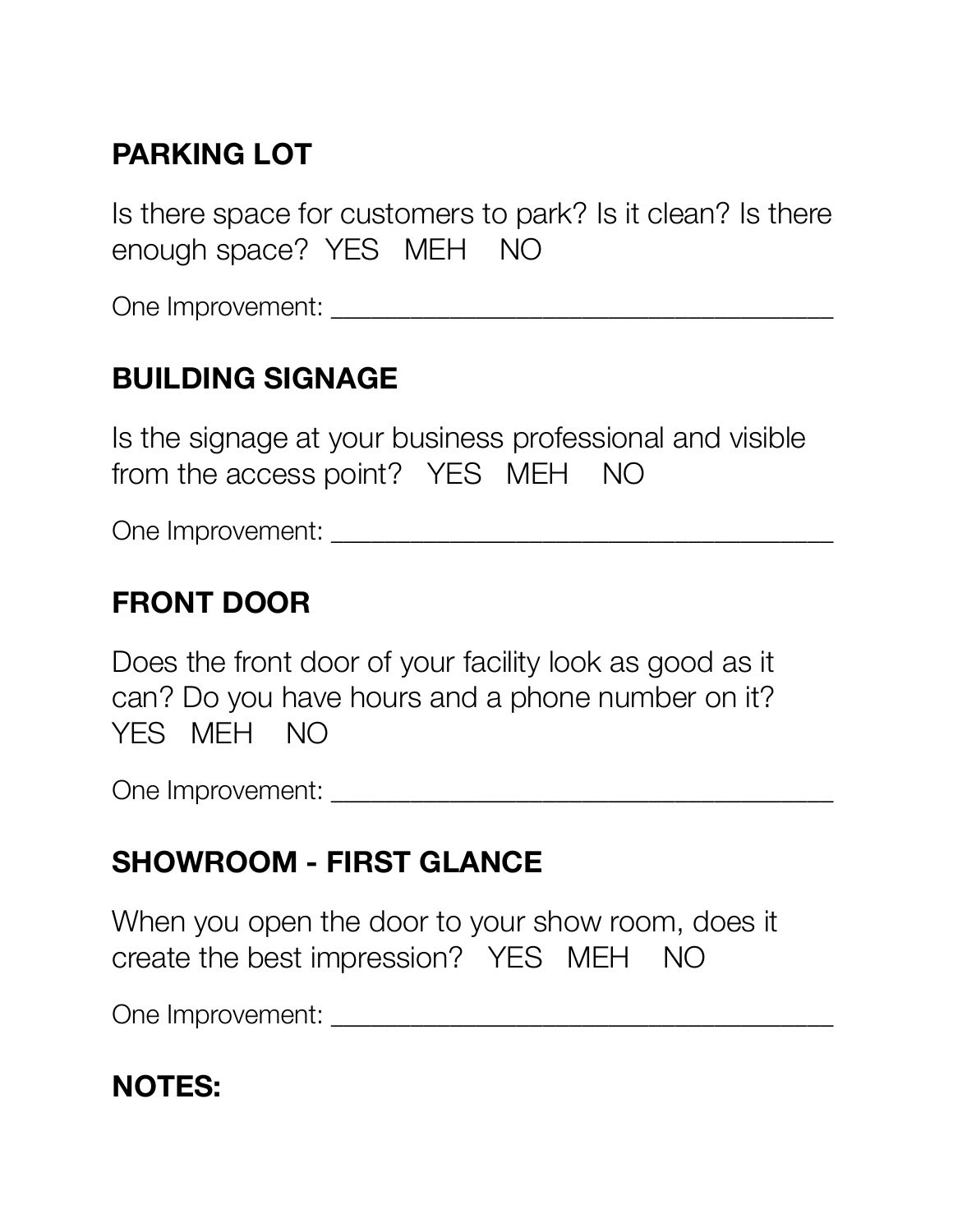# **SHOW ROOM - SECOND LOOK**

Is it organized and is the layout and presentation of the products you offer obvious? YES MEH NO

One Improvement: \_\_\_\_\_\_\_\_\_\_\_\_\_\_\_\_\_\_\_\_\_\_\_\_\_\_\_\_\_\_\_\_\_\_\_\_\_\_

# **SHOW ROOM - QUALITY**

Are your displays and craftsmanship on par with the work you perform? YES MEH NO

One Improvement: \_\_\_\_\_\_\_\_\_\_\_\_\_\_\_\_\_\_\_\_\_\_\_\_\_\_\_\_\_\_\_\_\_\_\_\_\_\_

#### **SHOW ROOM - CLEANlINESS**

Is there a fine layer of dust on everything? Restroom clean? Is there a schedule for this? YES MEH NO

One Improvement: \_\_\_\_\_\_\_\_\_\_\_\_\_\_\_\_\_\_\_\_\_\_\_\_\_\_\_\_\_\_\_\_\_\_\_\_\_\_

#### **SHOWROOM - LITERATURE**

Do you have brochures or flyers that the customers can take away? YES MEH NO

One Improvement:  $\Box$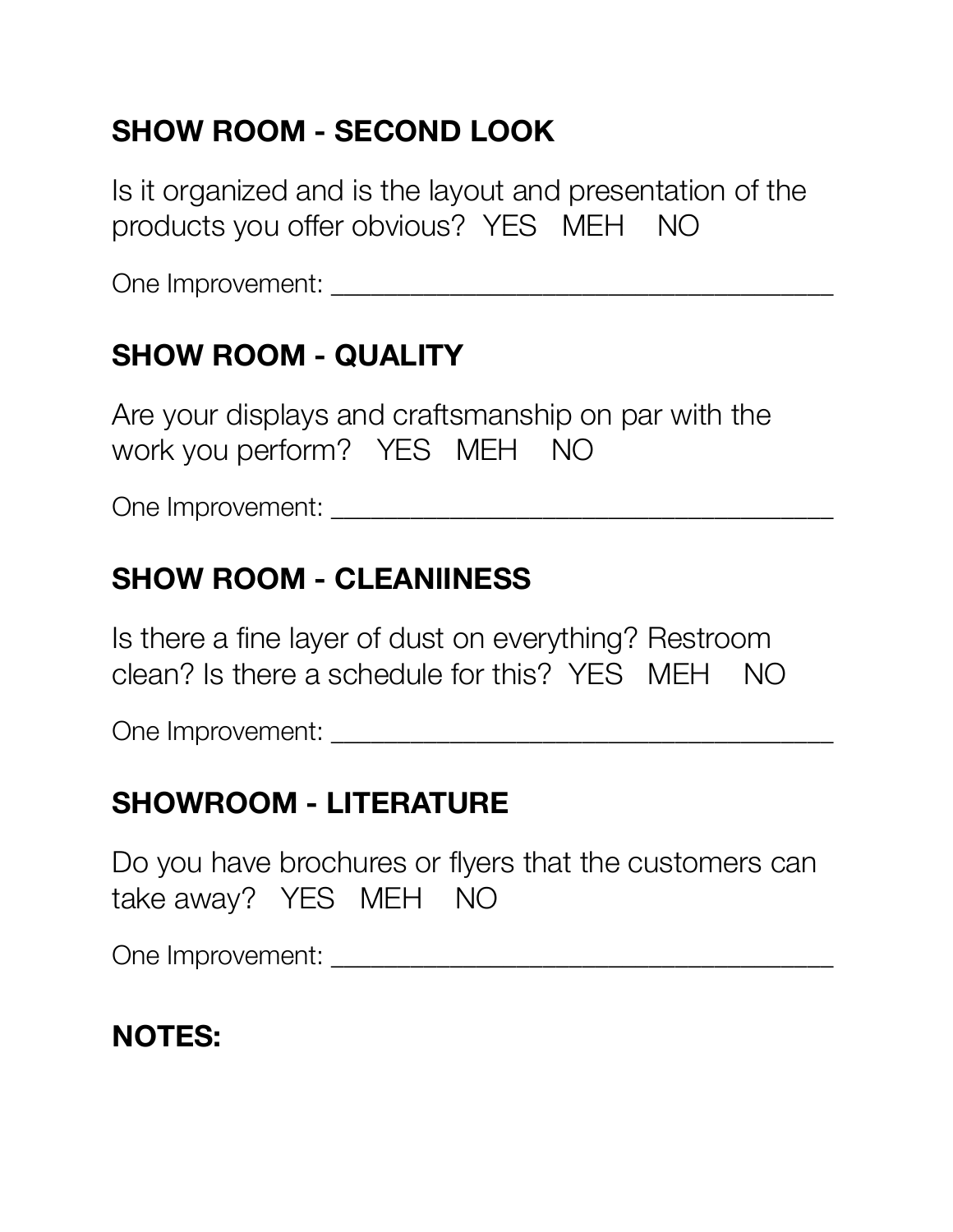# **SALES - LEAD SOURCE**

Do your track where your leads come from? YES MEH NO

One Improvement: \_\_\_\_\_\_\_\_\_\_\_\_\_\_\_\_\_\_\_\_\_\_\_\_\_\_\_\_\_\_\_\_\_\_\_\_\_\_

# **SALES - REFERRAL FOLLOW UP**

Do you have a program in place to thank individuals that send you leads? YES MEH NO

One Improvement: \_\_\_\_\_\_\_\_\_\_\_\_\_\_\_\_\_\_\_\_\_\_\_\_\_\_\_\_\_\_\_\_\_\_\_\_\_\_

# **SALES - LOYALTY APPRECIATION**

Do you have a schedule to contact contractors, designers etc that send you work? YES MEH NO

One Improvement: \_\_\_\_\_\_\_\_\_\_\_\_\_\_\_\_\_\_\_\_\_\_\_\_\_\_\_\_\_\_\_\_\_\_\_\_\_\_

### **SALE - CONTRACTS & WORK ORDERS**

Do your sales contracts look professional? Easy to understand? Have your logo on them? YES MEH NO

One Improvement:  $\Box$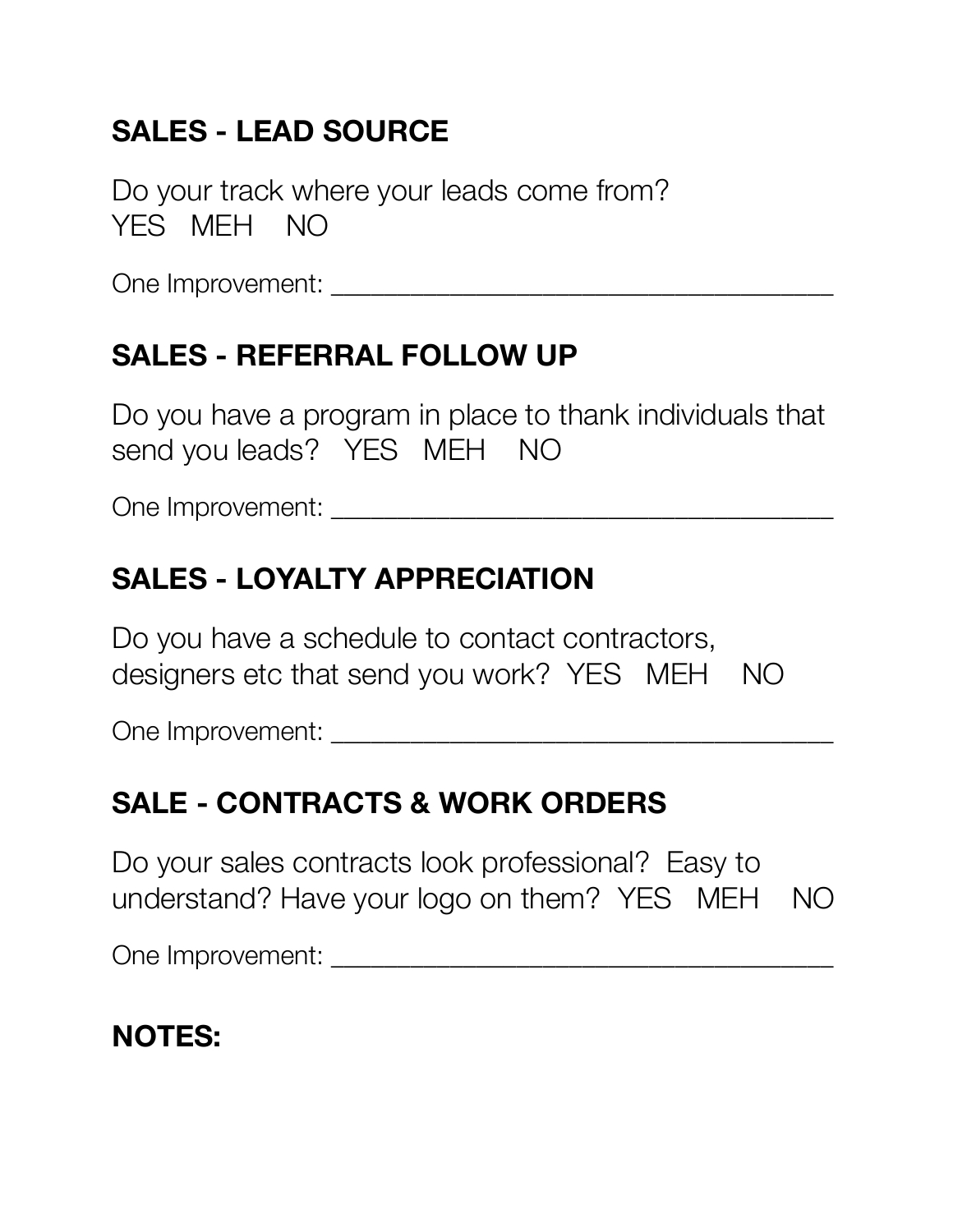# **SALES - CONTRACTUAL PROTECTION**

Do your contracts protect you and create a clear understanding of what the customer should expect? YES MEH NO

One Improvement:  $\Box$ 

# **SALES - SALES PRODUCTION CALENDAR**

Do you schedule sales activities and have a system for following up on sent proposals? YES MEH NO

One Improvement: \_\_\_\_\_\_\_\_\_\_\_\_\_\_\_\_\_\_\_\_\_\_\_\_\_\_\_\_\_\_\_\_\_\_\_\_\_\_

# **TEMPLATING - PRE-DEPARTURE**

Do you have a document that tells the customer what to expect. Does your templator call ahead? YES MEH NO

One Improvement: \_\_\_\_\_\_\_\_\_\_\_\_\_\_\_\_\_\_\_\_\_\_\_\_\_\_\_\_\_\_\_\_\_\_\_\_\_\_

### **TEMPLATING - PHOTOS & DAMAGE CHECK**

Does the templator take photos of house and job? Does he do a damage check and document it? YES MEH NO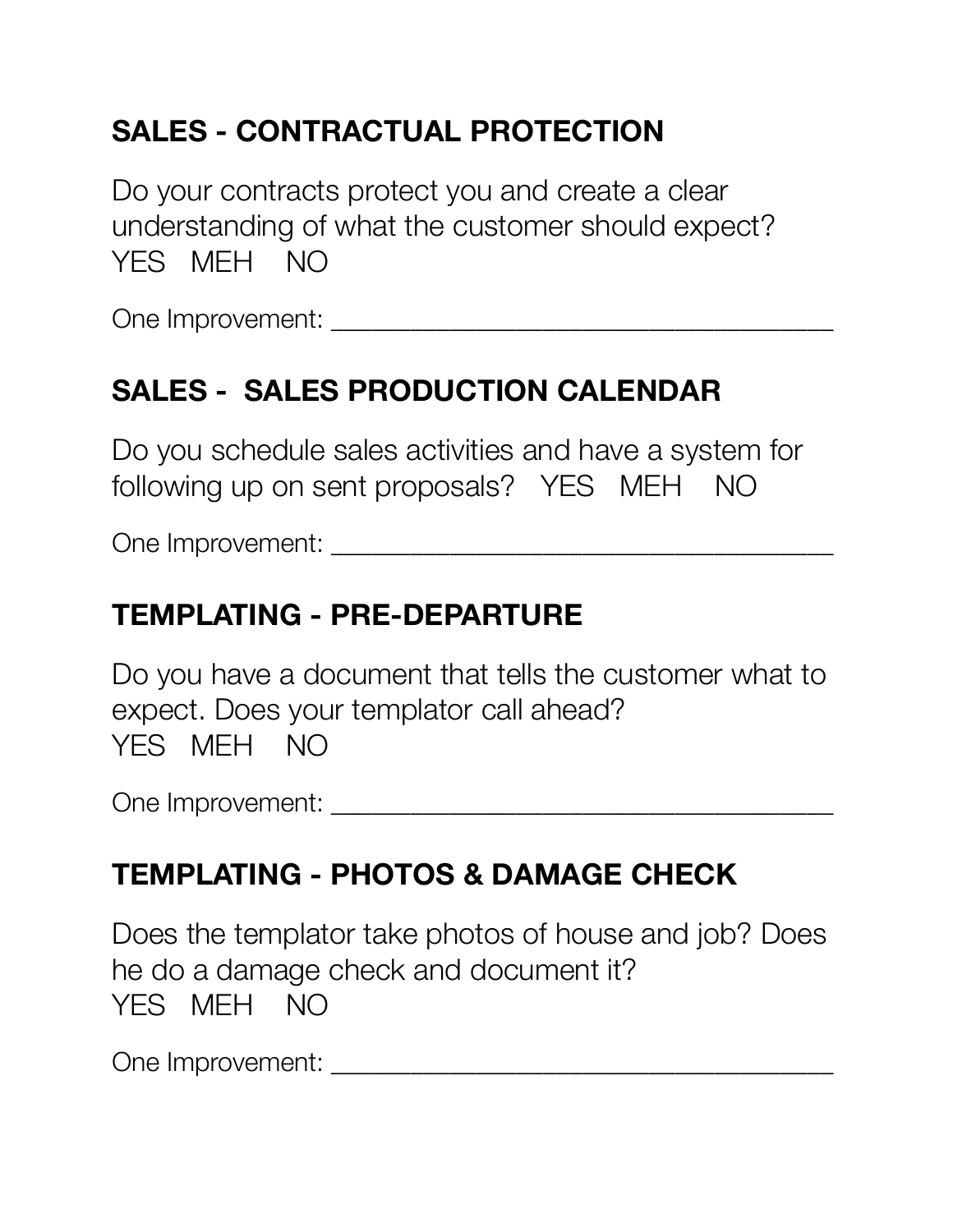# **TEMPLATING - VERIFY**

Does the templator understand the scope? And double check dimensions? YES MEH NO

One Improvement: \_\_\_\_\_\_\_\_\_\_\_\_\_\_\_\_\_\_\_\_\_\_\_\_\_\_\_\_\_\_\_\_\_\_\_\_\_\_

#### **TEMPLATING - REVIEW**

Do you have a document/work order that specifies exactly what is being fabricated? YES MEH NO

One Improvement:

#### **SLABS & REMNANTS**

Do you have a system in place that tracks what is on hold for whom? YES MEH NO

One Improvement: \_\_\_\_\_\_\_\_\_\_\_\_\_\_\_\_\_\_\_\_\_\_\_\_\_\_\_\_\_\_\_\_\_\_\_\_\_\_

### **SLABS - PICK UP**

Do you always have the material at the shop when it needs to be there? YES MEH NO

One Improvement: \_\_\_\_\_\_\_\_\_\_\_\_\_\_\_\_\_\_\_\_\_\_\_\_\_\_\_\_\_\_\_\_\_\_\_\_\_\_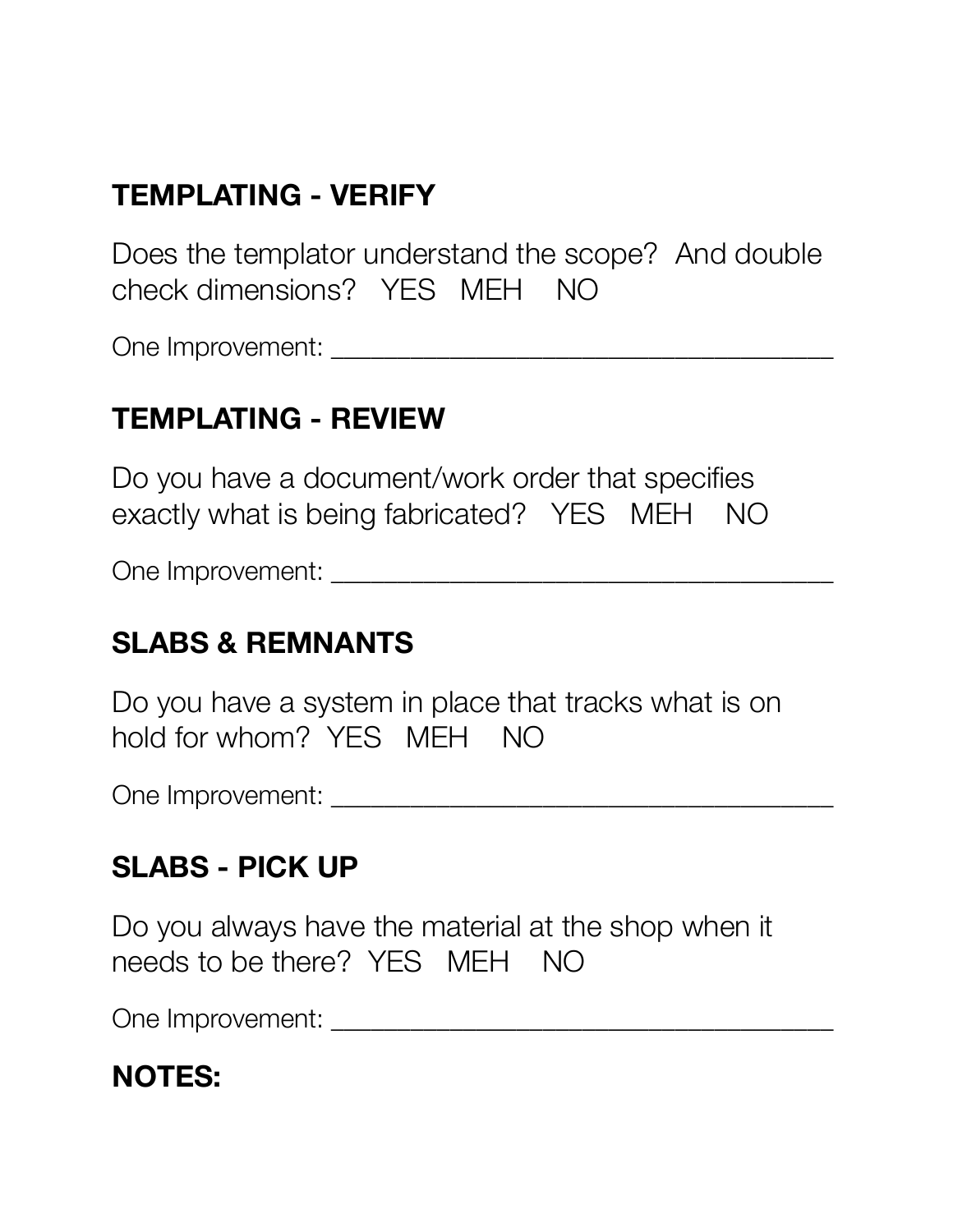# **SLABS - VEHICLE**

Is the vehicle you use to pick up slabs safe? Do you properly protect the driver and secure the load? YES MEH NO

One Improvement: \_\_\_\_\_\_\_\_\_\_\_\_\_\_\_\_\_\_\_\_\_\_\_\_\_\_\_\_\_\_\_\_\_\_\_\_\_\_

# **SLABS - UNEVEN SURFACES**

Does forklift go over bumps that cause the slabs to potentially fail in the clamp? YES MEH NO

One Improvement: \_\_\_\_\_\_\_\_\_\_\_\_\_\_\_\_\_\_\_\_\_\_\_\_\_\_\_\_\_\_\_\_\_\_\_\_\_\_

# **SLABS - SLAB CLAMPS**

Are they serviceable and in proper working order? YES MEH NO

One Improvement: \_\_\_\_\_\_\_\_\_\_\_\_\_\_\_\_\_\_\_\_\_\_\_\_\_\_\_\_\_\_\_\_\_\_\_\_\_\_

# **FORKLIFT - SAFETY PROGRAM**

Do you have a forklift driver training program? YES MEH NO

One Improvement:  $\Box$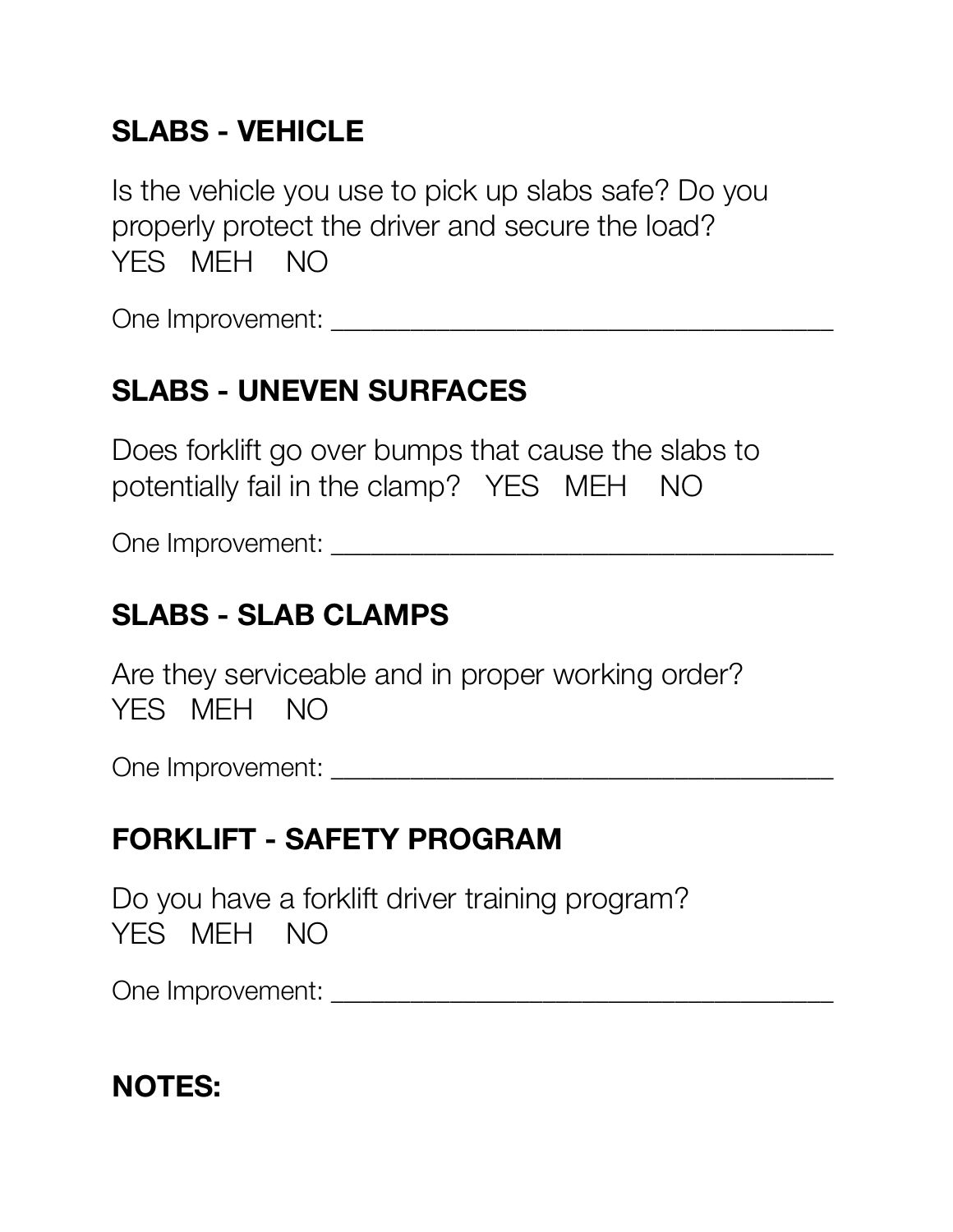# **VAC LIFTERS - SAFETY**

Are the seals and various components inspected on a regular basis and in good order? YES MEH NO

One Improvement: \_\_\_\_\_\_\_\_\_\_\_\_\_\_\_\_\_\_\_\_\_\_\_\_\_\_\_\_\_\_\_\_\_\_\_\_\_\_

### **SAFETY - EYE WASH STATIONS**

Do we have eye wash stations? YES MEH NO

One Improvement: \_\_\_\_\_\_\_\_\_\_\_\_\_\_\_\_\_\_\_\_\_\_\_\_\_\_\_\_\_\_\_\_\_\_\_\_\_\_

#### **SAFETY - SLAB CLAMPS**

Are they serviceable and in proper working order? YES MEH NO

One Improvement: \_\_\_\_\_\_\_\_\_\_\_\_\_\_\_\_\_\_\_\_\_\_\_\_\_\_\_\_\_\_\_\_\_\_\_\_\_\_

#### **SAFETY - PPE** (PERSONAL PROTECTIVE EQUIPMENT)

Do the workers have access to aprons, masks, gloves, hearing and eye protection? YES MEH NO

One Improvement: \_\_\_\_\_\_\_\_\_\_\_\_\_\_\_\_\_\_\_\_\_\_\_\_\_\_\_\_\_\_\_\_\_\_\_\_\_\_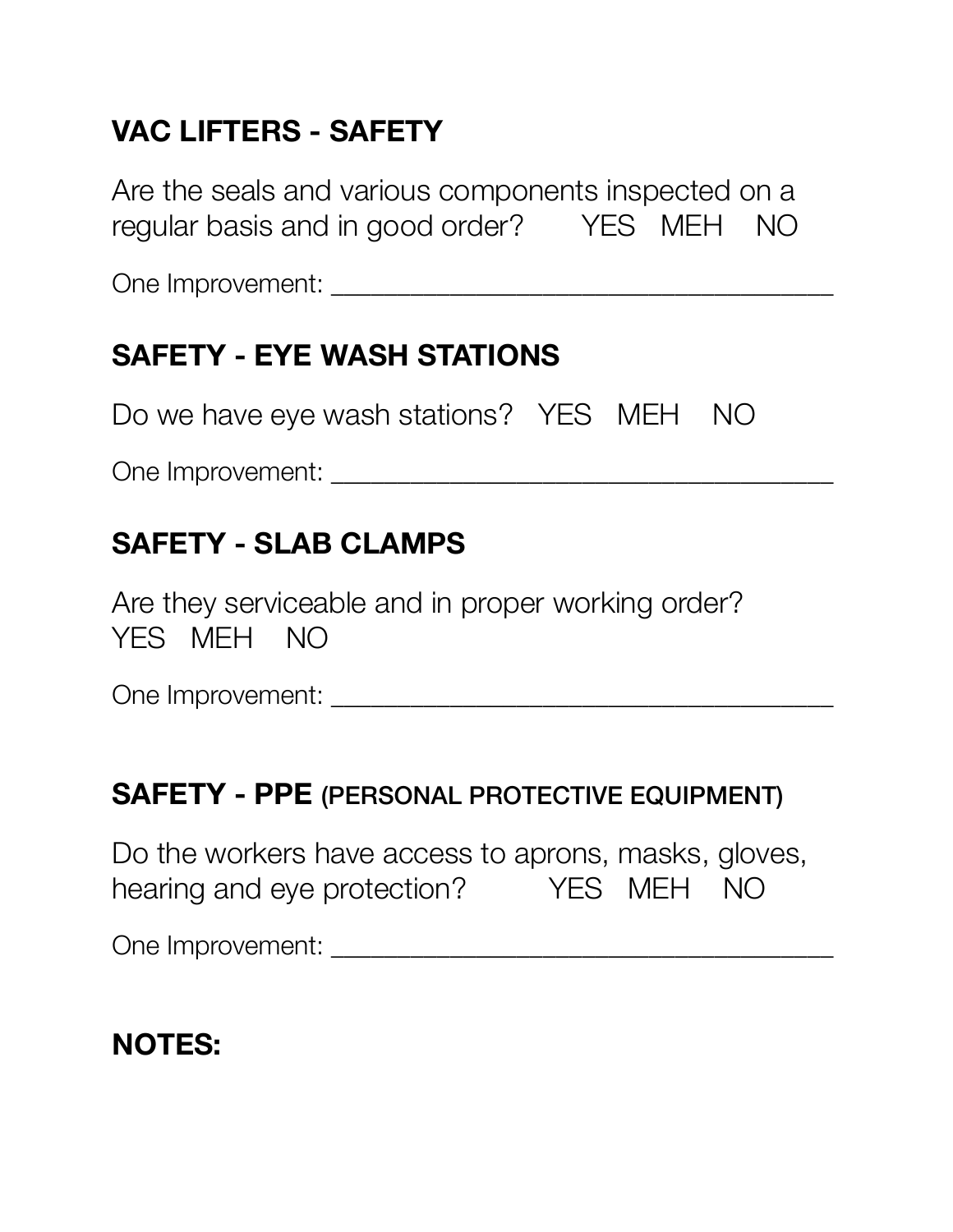# **PRODUCTION - ORGANIZATON**

Do my workers, as a team, understand what needs to be accomplished and when? YES MEH NO

One Improvement: \_\_\_\_\_\_\_\_\_\_\_\_\_\_\_\_\_\_\_\_\_\_\_\_\_\_\_\_\_\_\_\_\_\_\_\_\_\_

# **PRODUCTION - QUALITY CONTROL**

Do you catch mistakes in the field or in the shop? Do you have a quality assurance program? YES MEH NO

One Improvement: \_\_\_\_\_\_\_\_\_\_\_\_\_\_\_\_\_\_\_\_\_\_\_\_\_\_\_\_\_\_\_\_\_\_\_\_\_\_

# **PRODUCTION - TOOLING**

Is your tooling (cnc tools, blades, polishing pads, cup wheels) the right type and in maintained and in stock? YES MEH NO

One Improvement: \_\_\_\_\_\_\_\_\_\_\_\_\_\_\_\_\_\_\_\_\_\_\_\_\_\_\_\_\_\_\_\_\_\_\_\_\_\_

# **PRODUCTION - WORKFLOW**

Do the workers have a logical workflow to what is processed in what order? YES MEH NO

One Improvement: \_\_\_\_\_\_\_\_\_\_\_\_\_\_\_\_\_\_\_\_\_\_\_\_\_\_\_\_\_\_\_\_\_\_\_\_\_\_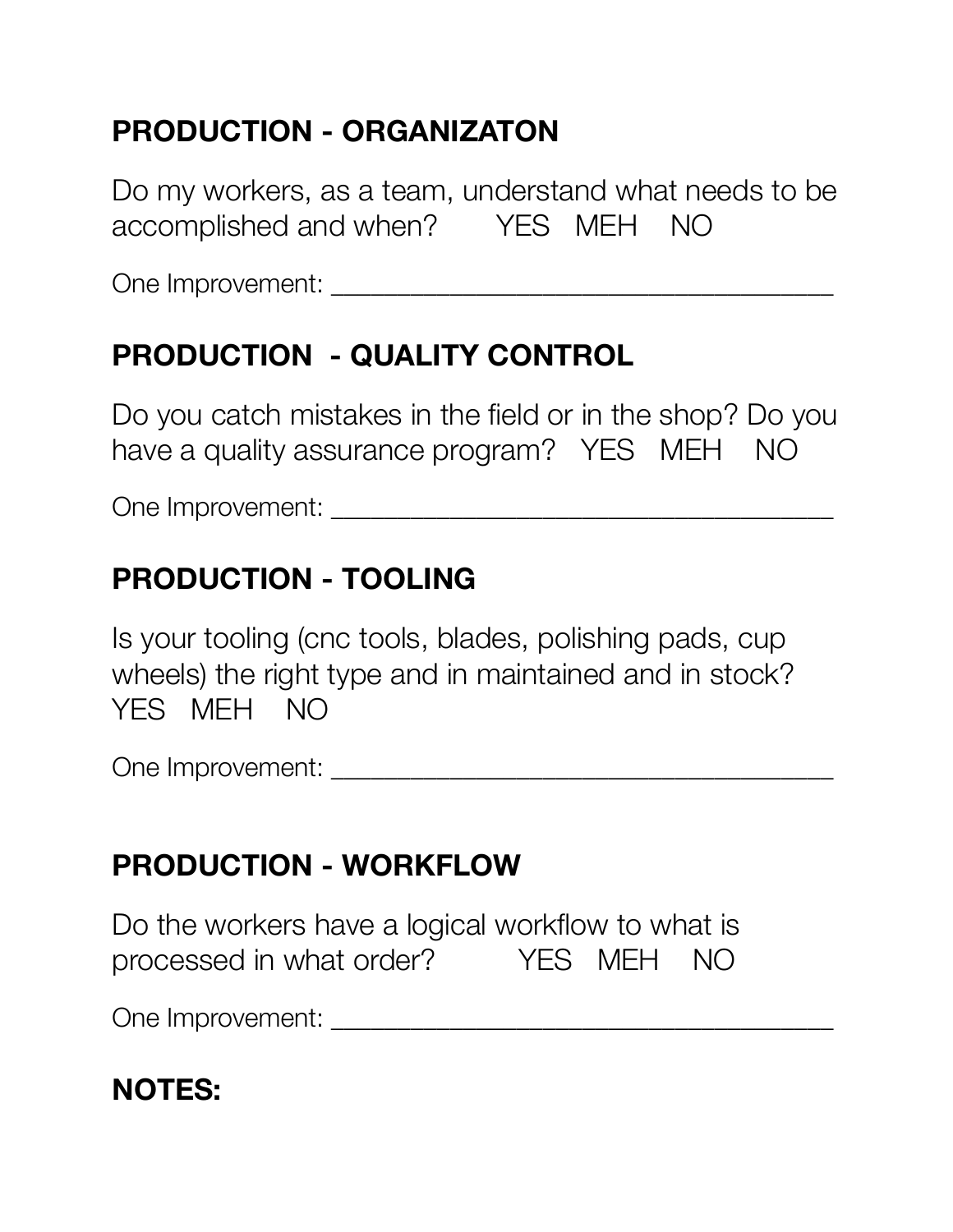# **PRODUCTION - DIGITAL SOLUTIONS**

Do we use software or free digital tools to manage the flow of production information? YES MEH NO

One Improvement: \_\_\_\_\_\_\_\_\_\_\_\_\_\_\_\_\_\_\_\_\_\_\_\_\_\_\_\_\_\_\_\_\_\_\_\_\_\_

# **PRODUCTION - OVERTIME**

Do you spend a lot of money on overtime? Do you have enough workers? YES MEH NO

One Improvement: \_\_\_\_\_\_\_\_\_\_\_\_\_\_\_\_\_\_\_\_\_\_\_\_\_\_\_\_\_\_\_\_\_\_\_\_\_\_

#### **EMPLOYEE - COUNSELING**

Do you provide purpose, direction and motivation to your employees? Do they have job descriptions? Do you conduct scheduled performance reviews? YES MEH NO

One Improvement: \_\_\_\_\_\_\_\_\_\_\_\_\_\_\_\_\_\_\_\_\_\_\_\_\_\_\_\_\_\_\_\_\_\_\_\_\_\_

### **EQUIPMENT - MAINTENANCE**

Do you schedule maintenance on your equipment? YES MEH NO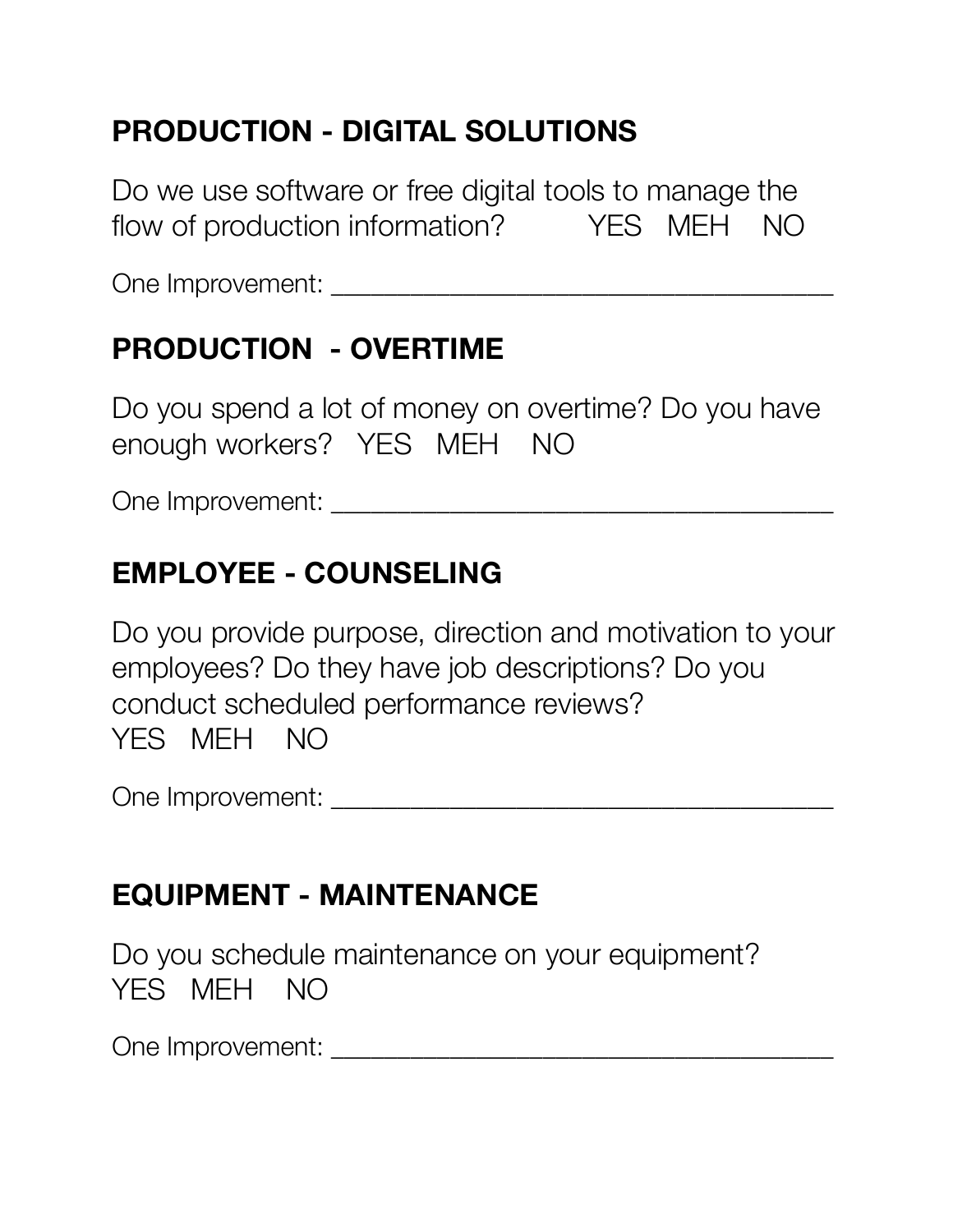# **EQUIPMENT - DIGITAL BACK-UP**

Do you have your hard drives backed up on your PCs and machinery? YES MEH NO

One Improvement: \_\_\_\_\_\_\_\_\_\_\_\_\_\_\_\_\_\_\_\_\_\_\_\_\_\_\_\_\_\_\_\_\_\_\_\_\_\_

# **EQUIPMENT - CORROSION**

Are your machines rusting? YES MEH NO

One Improvement: \_\_\_\_\_\_\_\_\_\_\_\_\_\_\_\_\_\_\_\_\_\_\_\_\_\_\_\_\_\_\_\_\_\_\_\_\_\_

### **EQUIPMENT - LOCATION**

Is your gear in the right location to support good work flow? YES MEH NO

One Improvement: \_\_\_\_\_\_\_\_\_\_\_\_\_\_\_\_\_\_\_\_\_\_\_\_\_\_\_\_\_\_\_\_\_\_\_\_\_\_

# **EQUIPMENT - CLEANLINESS**

Are your machine cleaned on a regular basis? YES MEH NO

One Improvement: \_\_\_\_\_\_\_\_\_\_\_\_\_\_\_\_\_\_\_\_\_\_\_\_\_\_\_\_\_\_\_\_\_\_\_\_\_\_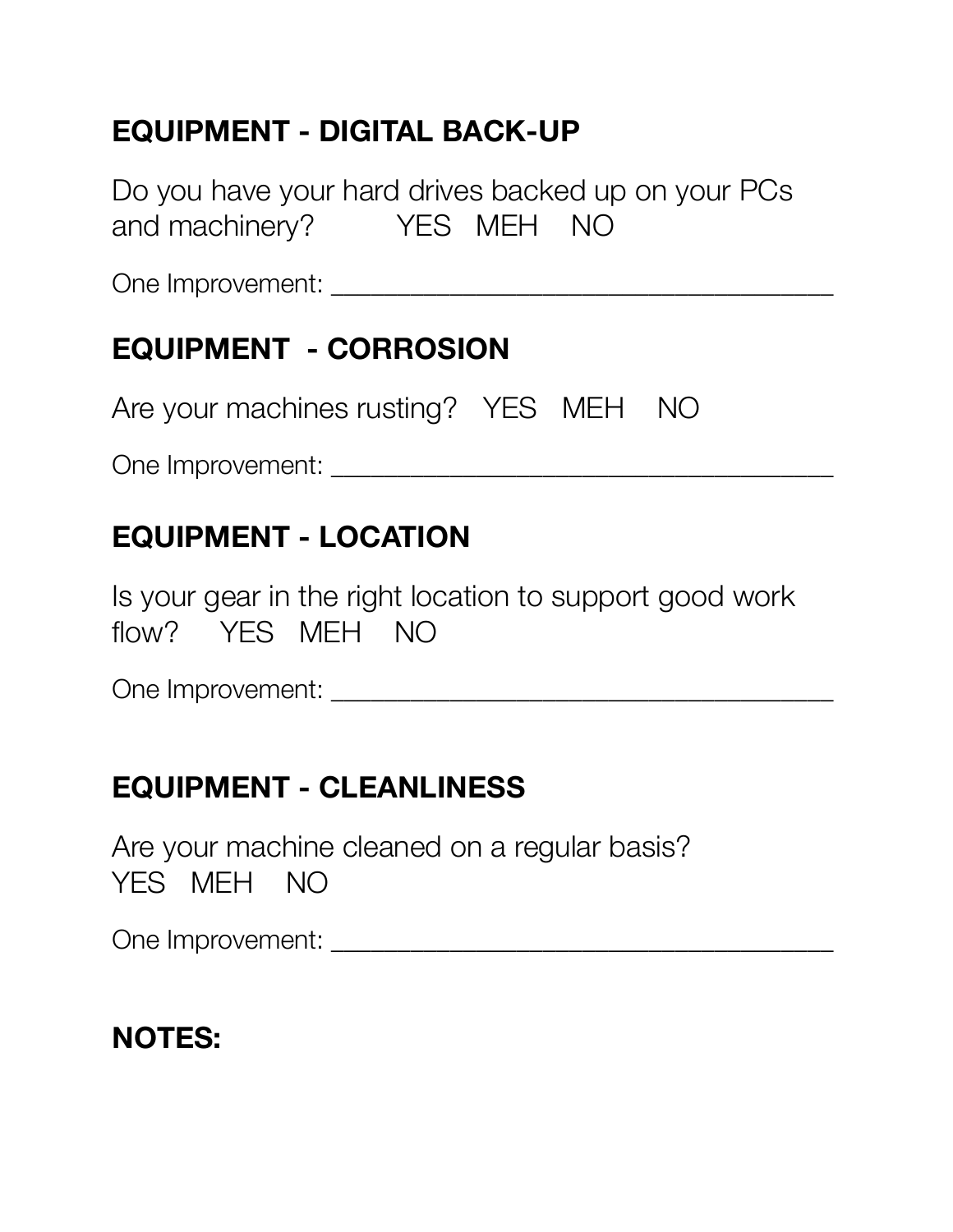# **EQUIPMENT - SAFETY DEVICES**

Have you disabled any of the factory safety devices on your equipment? YES MEH NO

One Improvement: \_\_\_\_\_\_\_\_\_\_\_\_\_\_\_\_\_\_\_\_\_\_\_\_\_\_\_\_\_\_\_\_\_\_\_\_\_\_

# **SHOP - CLUTTER**

Is there stuff in my shop that has nothing to do with the work that currently in production? YES MEH NO

One Improvement: \_\_\_\_\_\_\_\_\_\_\_\_\_\_\_\_\_\_\_\_\_\_\_\_\_\_\_\_\_\_\_\_\_\_\_\_\_\_

### **SHOP - BLACK MOLD**

Is there black mold anywhere in your shop or water treatment system? YES MEH NO

One Improvement: \_\_\_\_\_\_\_\_\_\_\_\_\_\_\_\_\_\_\_\_\_\_\_\_\_\_\_\_\_\_\_\_\_\_\_\_\_\_

#### **SHOP - GO WET**

Do I understand that it is possible to fabricate without making dust which ruins equipment and can be very hazardous to your health. YES MEH NO

One Improvement: \_\_\_\_\_\_\_\_\_\_\_\_\_\_\_\_\_\_\_\_\_\_\_\_\_\_\_\_\_\_\_\_\_\_\_\_\_\_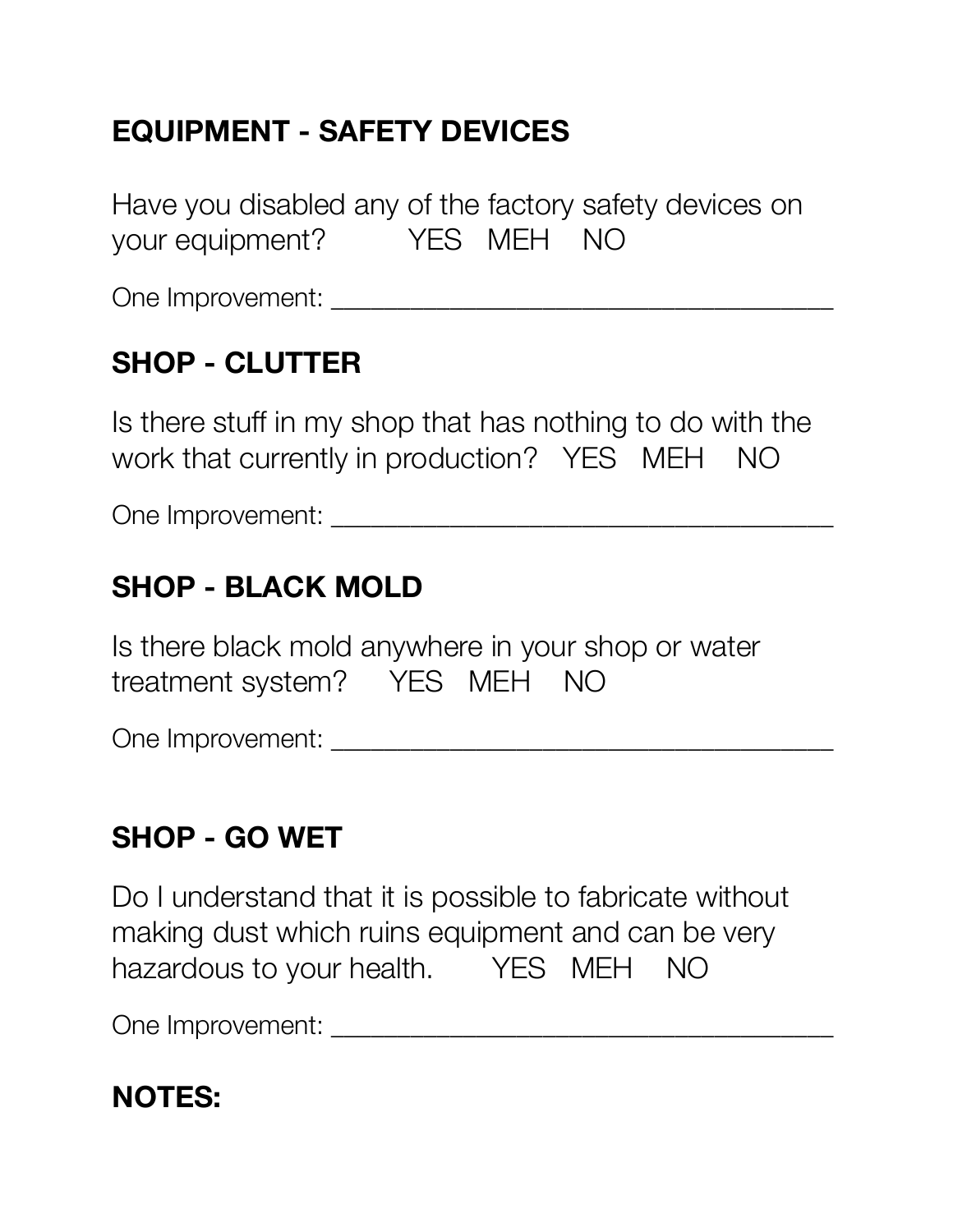# **SHOP - MATERIAL HANDLING**

Do have the gear available to my employees to safely handle stone? YFS MFH NO

One Improvement: \_\_\_\_\_\_\_\_\_\_\_\_\_\_\_\_\_\_\_\_\_\_\_\_\_\_\_\_\_\_\_\_\_\_\_\_\_\_

### **SHOP - CLUTTER**

Is there stuff in my shop that has nothing to do with the work that currently in production? YES MEH NO

One Improvement: \_\_\_\_\_\_\_\_\_\_\_\_\_\_\_\_\_\_\_\_\_\_\_\_\_\_\_\_\_\_\_\_\_\_\_\_\_\_

### **SHOP - CLEANLINESS**

Is there black mold anywhere in your shop or water treatment system? YES MEH NO

One Improvement: \_\_\_\_\_\_\_\_\_\_\_\_\_\_\_\_\_\_\_\_\_\_\_\_\_\_\_\_\_\_\_\_\_\_\_\_\_\_

#### **WATER TREATMENT**

Do I have the right amount and type of water to run my shop with out illegal discharging? YES MEH NO

One Improvement: \_\_\_\_\_\_\_\_\_\_\_\_\_\_\_\_\_\_\_\_\_\_\_\_\_\_\_\_\_\_\_\_\_\_\_\_\_\_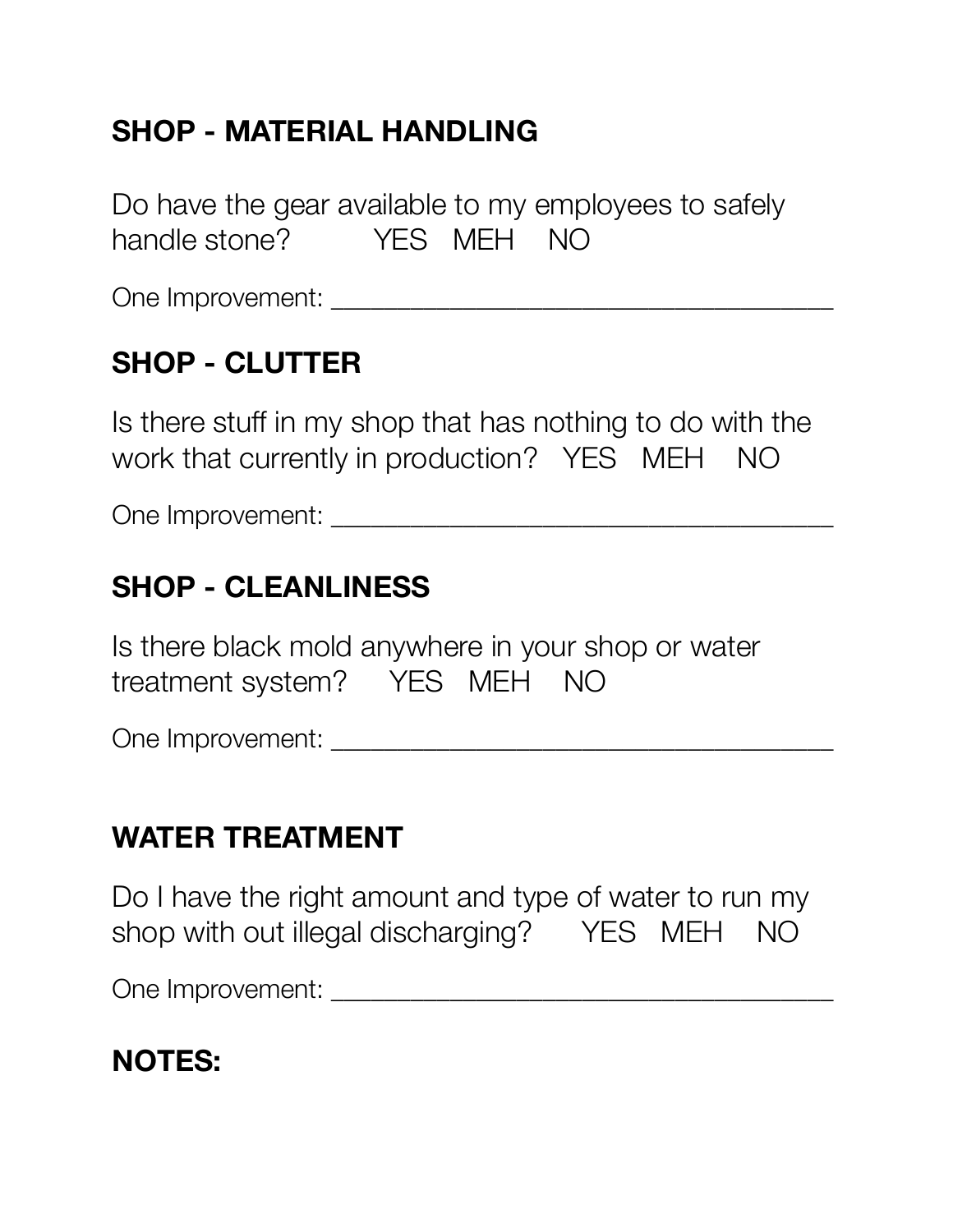# **INSTALLATION - VEHICLES**

Do my installation vehicles reflect well on my company? Are they clean? Do they look professional? YES MEH NO

One Improvement:  $\Box$ 

# **INSTALLATION - GEAR**

Do my workers have the right tools? YES MEH NO

One Improvement: \_\_\_\_\_\_\_\_\_\_\_\_\_\_\_\_\_\_\_\_\_\_\_\_\_\_\_\_\_\_\_\_\_\_\_\_\_\_

# **INSTALLATION - PROTECT THE JOBSITE**

Do our installers have paper and plastic to protect floors and cabinets? YES MEH NO

One Improvement: \_\_\_\_\_\_\_\_\_\_\_\_\_\_\_\_\_\_\_\_\_\_\_\_\_\_\_\_\_\_\_\_\_\_\_\_\_\_

#### **INSTALLATION - APPEARANCE**

Do our installers look professional and wear company gear? YES MEH NO

One Improvement: \_\_\_\_\_\_\_\_\_\_\_\_\_\_\_\_\_\_\_\_\_\_\_\_\_\_\_\_\_\_\_\_\_\_\_\_\_\_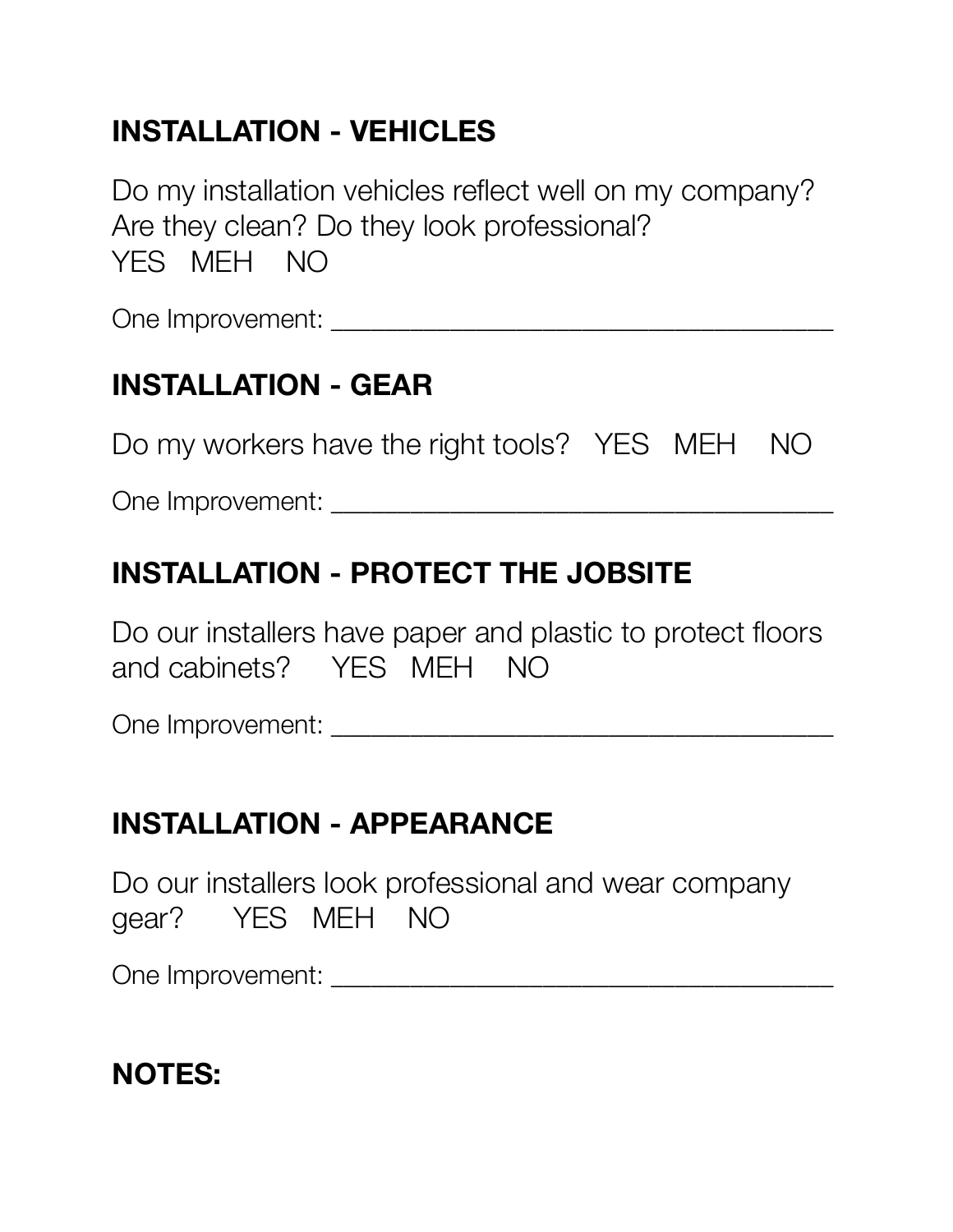# **INSTALLATION - SIGN OFF**

Do my installers review the finished work with the customer and get a sign off when possible? YES MEH NO

One Improvement: \_\_\_\_\_\_\_\_\_\_\_\_\_\_\_\_\_\_\_\_\_\_\_\_\_\_\_\_\_\_\_\_\_\_\_\_\_\_

#### **INSTALLATION - FOLLOW UP**

Does anybody on your staff follow up with the customer after the installation? YES MEH NO

One Improvement: \_\_\_\_\_\_\_\_\_\_\_\_\_\_\_\_\_\_\_\_\_\_\_\_\_\_\_\_\_\_\_\_\_\_\_\_\_\_

### **YOU - RESPECT**

Do I respect and care for my workers like they are members of my family? YES MEH NO

One Improvement: \_\_\_\_\_\_\_\_\_\_\_\_\_\_\_\_\_\_\_\_\_\_\_\_\_\_\_\_\_\_\_\_\_\_\_\_\_\_

#### **YOU - FAMILY**

Do I take the time needed to take care of **my family** and loved ones? YES MEH NO